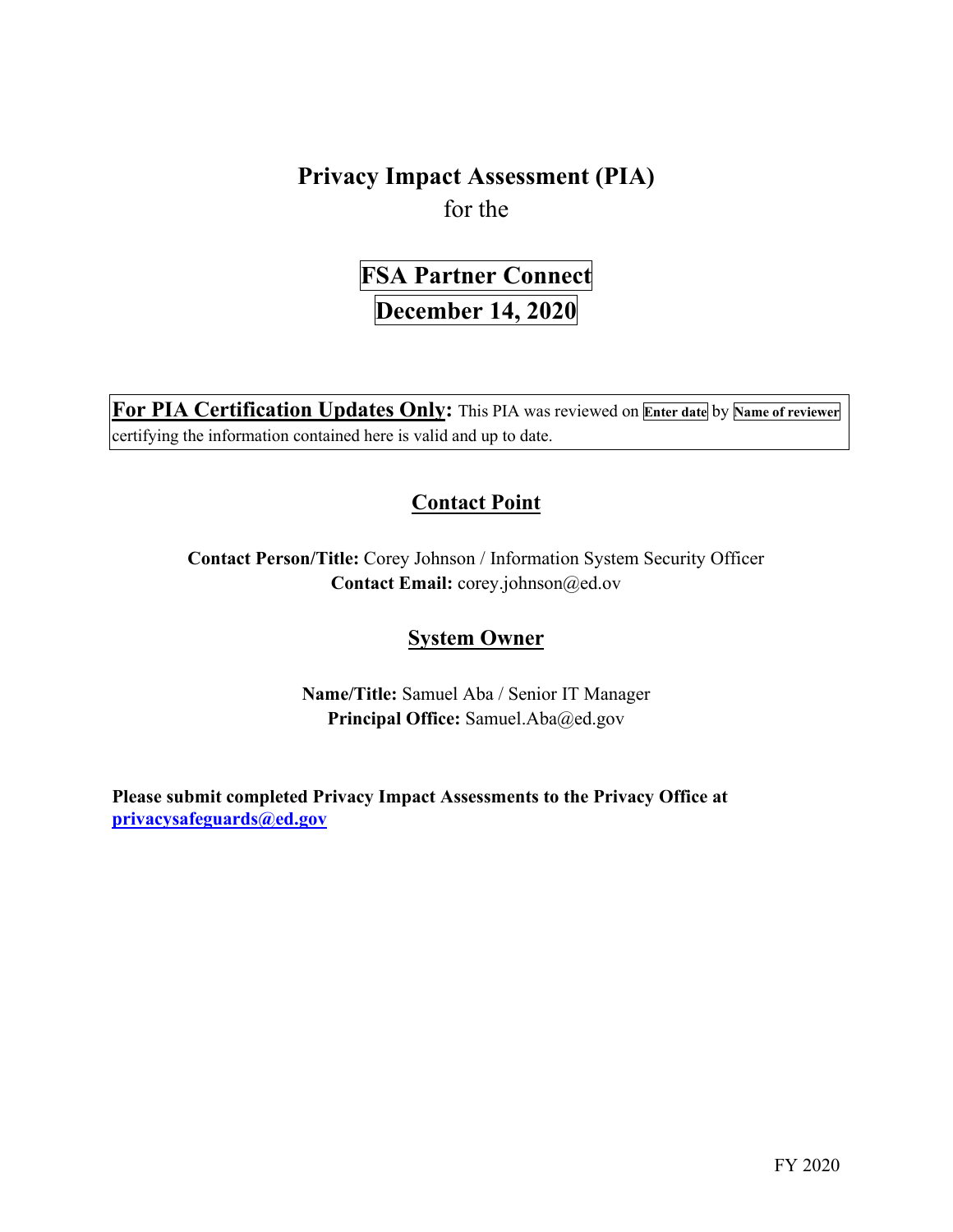*Please complete this Privacy Impact Assessment (PIA) on how personally identifiable information (PII) is collected, stored, protected, shared, and managed electronically by your system. You may wish to consult with your ISSO in completing this document. If a question does not apply to your system, please answer with N/A.* 

#### **1. Introduction**

 **1.1.** Describe the system including the name, acronym, and a brief description of the program or purpose for the system.

The FSA Partner Connect platform (Partner Connect) is a major application whose infrastructure is hosted on the FSA Cloud. Partner Connect is a unified digital website for school partners, financial institution partners, FSA staff, and contractors involved in the administration of Title IV financial aid for postsecondary education.

Partner Connect will serve as the foundational platform for FSA's partners, including more than 5,500 postsecondary institutions, as they navigate their participation in the Title IV student aid programs. FSA Partner Connect will feature—

- • Knowledge Center The Knowledge Center will replace the Information for Financial Aid Professionals (IFAP) website. The redesigned site will offer a new look and feel, streamline information, and improve search capabilities and feature an updated FSA Handbook that will be presented in a more user-friendly format, including both a digital version and a downloadable PDF version.
- Partner Dashboard This feature will allow authenticated users to view a summary dashboard with snapshots of data related to their school or organization. The dashboard will include partner metrics, important communications, notifications, news, and high-level operational data tailored to users based on their role.
- Partner Search and Profile This feature will allow authenticated users to easily search and view comprehensive and consolidated information from FSA systems for a school.
- • Student, Parent, Borrower Accounts This feature will provide authenticated students, parents, and/or borrowers. Authentication and role-based access are used users with a comprehensive and consolidated view of account information for to ensure that users have access only to information they are authorized to view.
- Partner Role Management This feature will allow Account Administrators to easily manage access to Partner Connect for individuals within their organization. Once an individual user has been granted access, the user will be able to view and manage his or her access through the Account Access Management Center.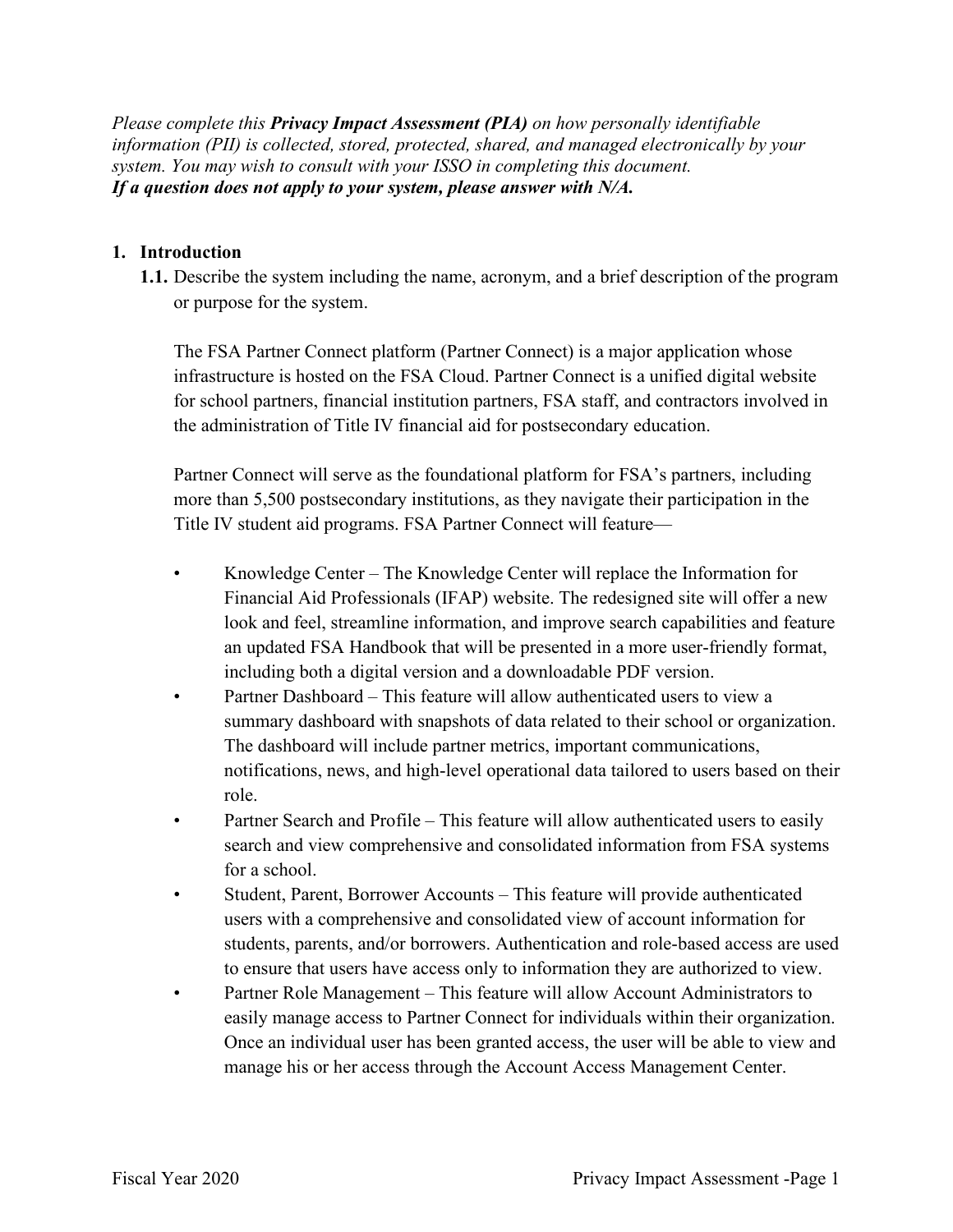**1.2.** Describe the purpose for which the personally identifiable information  $(PII)^{1}$  is collected, used, maintained, or shared.

 To enable Partner Connect functionality, Partner Connect obtains PII (via encrypted Application Programming Interface) sourced from other connected FSA systems for display to authenticated users (see explanation of Partner Dashboard above). The PII processed by the system includes information that has been collected by FSA for borrower identity verification, financial aid eligibility, or Title IV program participation eligibility. This information has been processed and maintained by other FSA back-end systems responsible for various Title IV functions throughout FSA. Specifically, information provided through Partner Connect is sourced from National Student Loan Data System (NSLDS), Common Origination and Disbursement (COD), and Student Aid Internet Gateway Enrollment (SAIG) / Participation Management (PM). For more information on how records are handled from these respective systems, please refer to those individual PIAs and system of records notices, available at<www.ed.gov/privacy>.

 in FSA back-end systems responsible for various Title IV functions throughout FSA. The PII collected via Partner Connect enables access to privileged system data available The PII collected in this system is used for the following purposes:

- state agencies, accrediting agencies, software providers, guaranty agencies, • To enable access and login to Partner Connect for FSA staff and contractors as well as partners, specifically: postsecondary institutions, third-party servicers, federal loan servicers, Federal Family Education Loan (FFEL) Lenders, lender servicers, and private collection agencies (PCAs);
- To associate individual partner users with the appropriate partner organizations; detailed institutional information is provided to users with the appropriate system relationships; and
- To provide postsecondary institutions and FSA staff with the ability to view comprehensive account information for FSA customers (students, parents, or borrowers).

While Partner Connect collects PII to enable Partner Connect accounts, Partner Connect has established a service with FSA's existing Access and Identity Management System (AIMS) application for identity authentication and access services. For most partners

place of birth, mother's maiden name, etc. OMB Circular A-130, page 33 <sup>1</sup> The term "personally identifiable information" refers to information which can be used to distinguish or trace an individual's identity, such as their name, social security number, biometric records, etc. alone, or when combined with other personal or identifying information which is linked or linkable to a specific individual, such as date and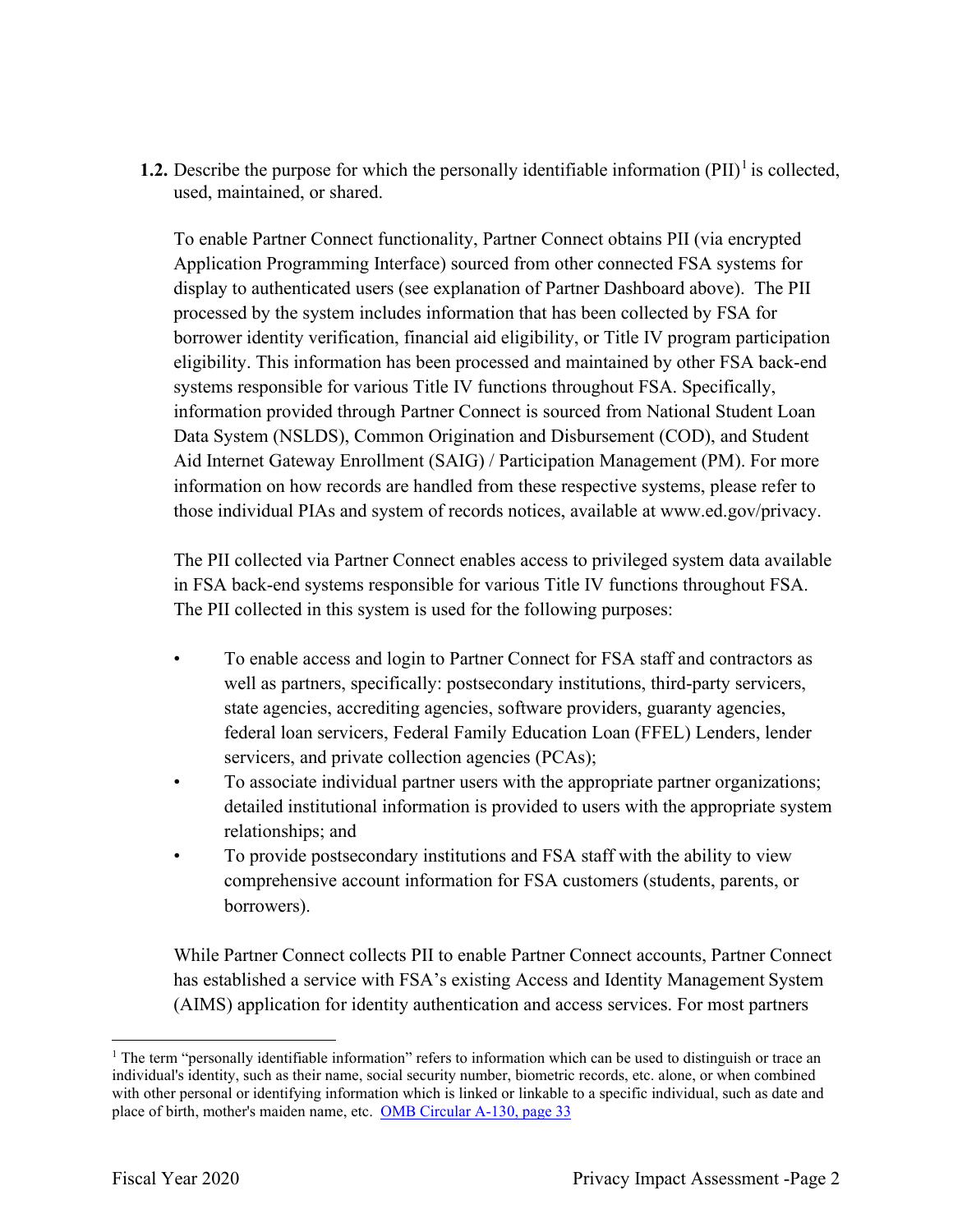(external users), the relationship with AIMS has already been established and the initial point of collection of PII is the SAIG Enrollment PM web site where partners enter – last name, first name, email, address, phone number, date of birth, and last four digits of Social Security number (SSN). The account information collected in PM is then passed to AIMS to generate a unique user ID in AIMS for user authentication and authorization to provide access to FSA applications. This is not a probabilistic match; all information submitted must match the AIMS ID information exactly in order to be authenticated. For most FSA staff or contractors (internal users), the relationship with AIMS has already been established and the collection of PII occurs by completing the FSA application security access form provided by the Application ISSO on behalf of the internal Department employee. If an account is not found, the user will receive either an email or be redirected to AIMS to obtain an account.

 Partner Connect collects the minimal PII needed by AIMS – first name, last name, date of with AIMS ID to enable a consistent authentication experience for users. User credentials the AIMS ID database. User information collected (as described above) as well as a 'user birth, and last four digits of the SSN to create Partner Connect accounts and integrate for Partner Connect accounts are stored in a linked database, maintained separately from authentication' flag are stored indefinitely.

 sourced from other FSA back-end systems responsible for various Title IV functions and Once a Partner Connect account is established, users with appropriate permissions can view detailed institutional information or comprehensive account information for FSA customers to facilitate the administration of student aid. As stated previously, this data is Partner Connect enables a consolidated view of information that is available in FSA systems today.

Please see 3.1 for the complete list of PII collected, used, maintained, or shared.

**1.3.** Is this a new system, or one that is currently in operation?

## New System

**1.4.** Is this PIA new, or is it updating a previous version?

## New PIA

**1.5.** Is the system operated by the agency or by a contractor?

Contractor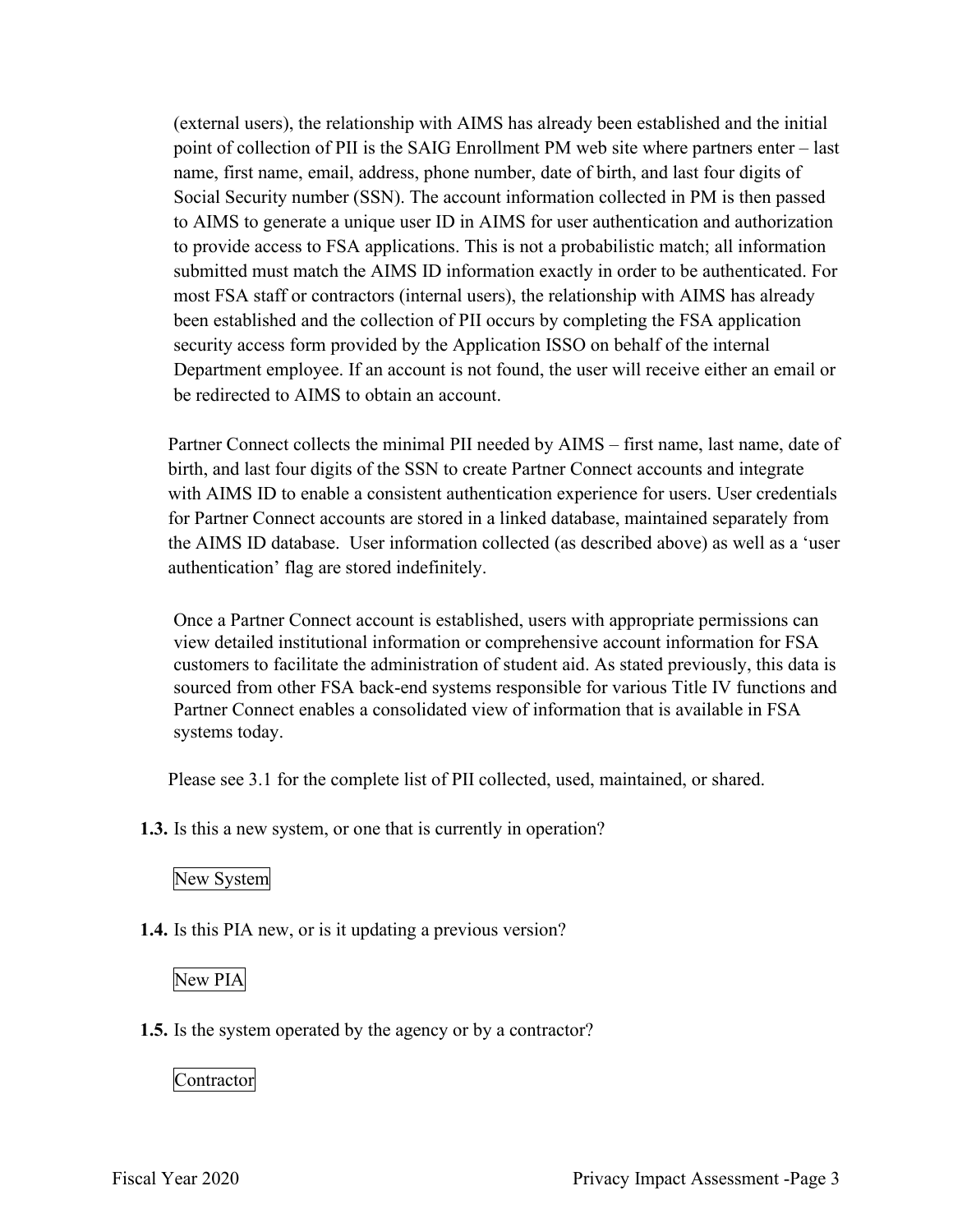- **1.5.1.** If the system is operated by a contractor, does the contract or other acquisitionrelated documents include privacy requirements?
	- $\Box$  N/A Yes

# **2. Legal Authorities and Other Requirements**  *If you are unsure of your legal authority, please contact your program attorney.*

- **2.1.** What specific legal authorities and/or agreements permit and regulate the collection and use of data by the system? Please include name and citation of the authority.
	- The Higher Education Act of 1965 (HEA), as Amended, section 441 and 461 Title IV, section 401;
	- Executive Order 13478—Amendments to Executive Order 9397 Relating to Federal Agency Use of Social Security Numbers
	- 31 U.S.C 7701, Taxpayer Identifying Number

# **SORN**

such as a Social Security Number or other identification?<br>Ves **2.2.** Is the information in this system retrieved by an individual's name or personal identifier

**2.2.1.** If the above answer is **YES,** this system will need to be covered by Privacy Act System of Records Notice(s)  $(SORN(s))$ .<sup>2</sup> Please provide the SORN name, number, Federal Register citation and link, or indicate that a SORN is in progress.

 $\Box$ N/A

Student Aid Internet Gateway (SAIG), Participant Management System (18-11- 10). March 1, 2018. 83 FR 8855.

1974-system-of-records [https://www.federalregister.gov/documents/2018/03/01/2018-04141/privacy-act-of-](https://www.federalregister.gov/documents/2018/03/01/2018-04141/privacy-act-of)

Common Origination and Disbursement System (18-11-02). August 16, 2019. 84 FR 41979-41987.

[https://www.federalregister.gov/documents/2019/08/16/2019- 17615/privacy-act-of-](https://www.federalregister.gov/documents/2019/08/16/2019-17615/privacy-act-of)1974-system-of-records

access and correct any PII maintained by ED. https://connected.ed.gov/om/Documents/SORN-Process.pdf<br>Fiscal Year 2020 Privacy Impact Assessment -Page 4  $2$  A System of Records Notice (SORN) is a formal notice to the public that identifies the purpose for which PII is collected, from whom and what type of PII is collected, how the PII is shared externally (routine uses), and how to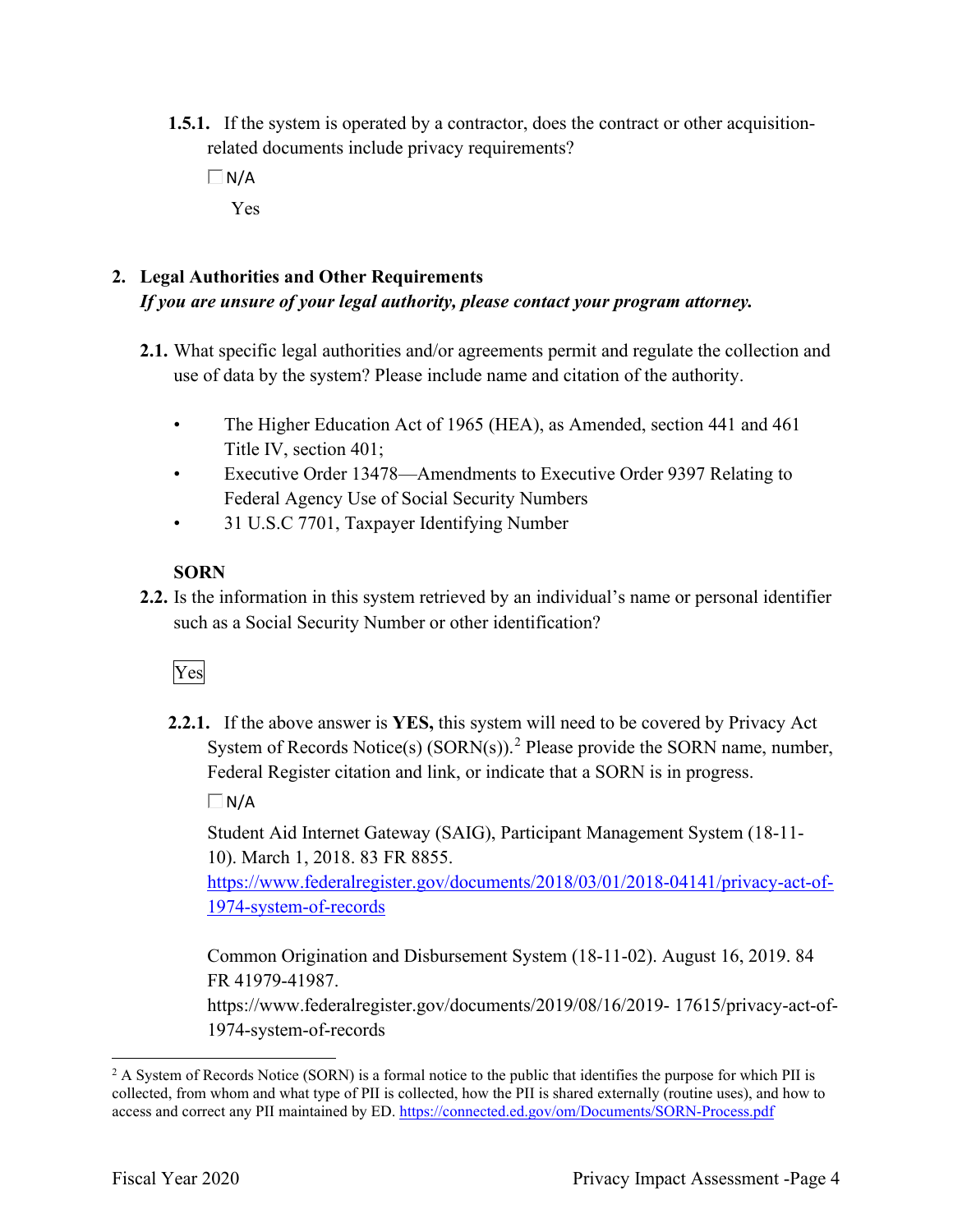National Student Loan Database System (18-11-06). September 9, 2018. 84 FR 47265-47271. [https://www.federalregister.gov/documents/2019/09/09/2019- 19354/privacy-act-of-](https://www.federalregister.gov/documents/2019/09/09/2019-19354/privacy-act-of)1974-system-of-records

 **2.2.2.** If the above answer is **NO**, explain why a SORN was not necessary. For Department, etc. example, the information is not retrieved by an identifier, the information is not maintained in a system of records, or the information is not maintained by the

 $\Box$ N/A

Click here to enter text.

## **Records Management**

**If you do not know your records schedule, please consult with your records liaison or send an email to [RMHelp@ed.gov](mailto:RMHelp@ed.gov)** 

 **2.3.** What is the records retention schedule approved by National Archives and Records Administration (NARA) for the records contained in this system? Please provide all relevant NARA schedule numbers and disposition instructions.

The records maintained or transmitted through Partner Connect follow the records disposition schedule for each back-end system. The applicable records schedules are as follows:

• ED Records Schedule No. 051 – National Student Loan Data System (DAA-0441-2017-0004) (ED 051). Records are destroyed 30 years after cutoff. Cutoff is annually when an applicable account is paid in full.

• ED Record Schedule No. 072 – FSA Application, Origination, and Disbursement Records (DAA-0441-2013-0002) (ED 072). This records schedule is being amended and pending approval by the NARA. Applicable records will be held indefinitely until the applicable NARA approved amendments are in effect.

**2.4.** Is the PII contained in this system disposed of appropriately, and in accordance with the timelines in the records disposition schedule?

Yes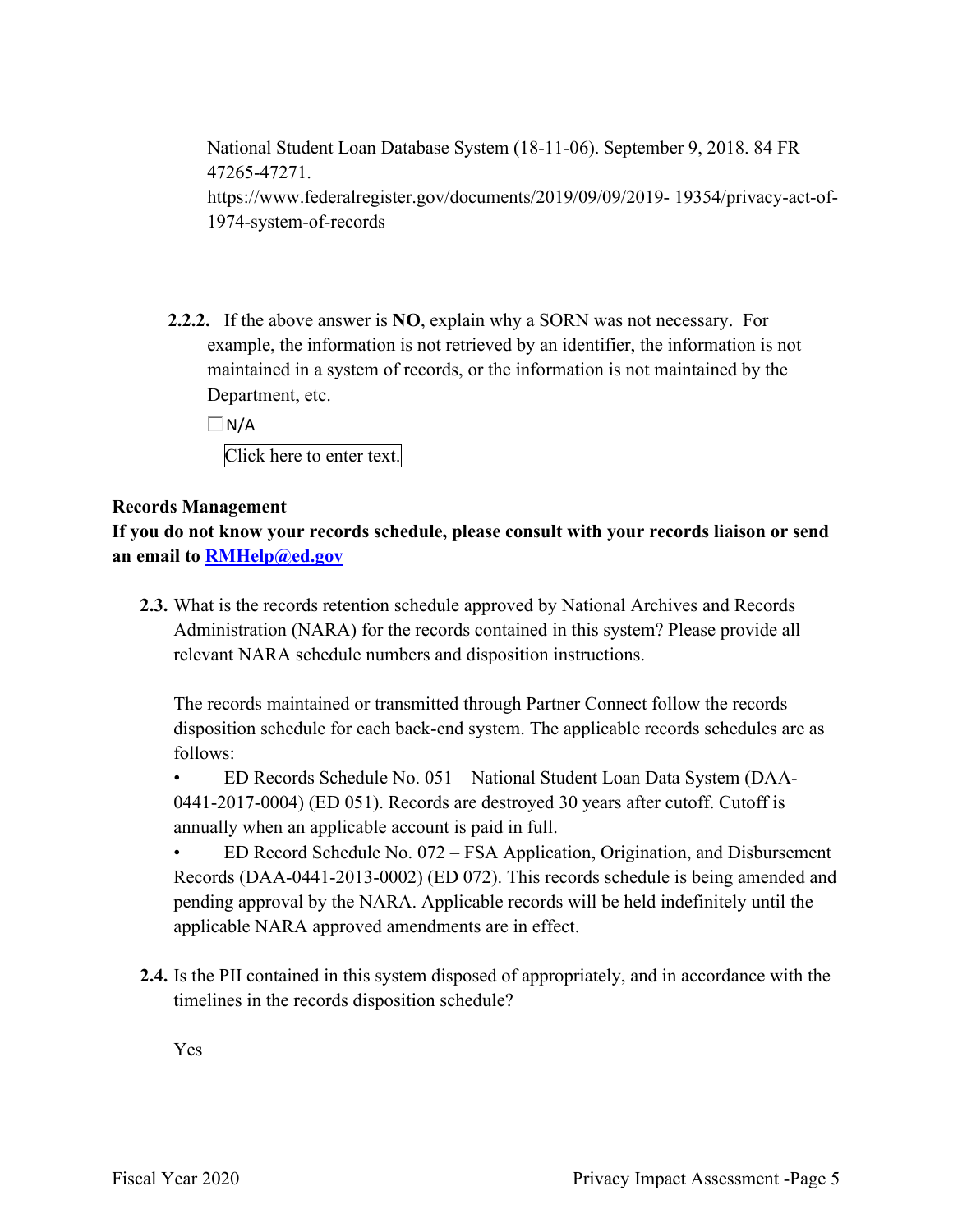## **3. Characterization and Use of Information**

## **Collection**

**3.1.** List the specific PII elements (e.g., name, email, address, phone number, date of birth, Social Security, etc.) that the system collects, uses, disseminates, or maintains.

Partner Connect collects, uses, disseminates, or maintains each of the following:

## **General Information**

- Full name
- Username
- Social Security number
- Taxpayer Identification Number
- Student loan account number
- Driver license number and issuing state
- Citizenship status
- Date of birth
- Contact information
- Home address;
- Home, work, alternate, and mobile telephone
- Email address

## **Household Information**

• Family size, dependency status, marital status, spousal identifiers, estimated family contribution

## **Financial Information**

 • IRS Data for Income Based Repayments, (adjusted gross income, tax filing status and year, and exemptions), yearly income, credit report information

## **Employment Information**

• Name, Employer Identification Number, address, phone number, website, begin and end date of employment

## **Loan/Grant Information**

Dollar amount, payment milestones from origination through final payment Promissory note information and eligibility information

stated in Question 1.2?<br>Yes **3.2.** Does the system collect only the minimum amount required to achieve the purpose

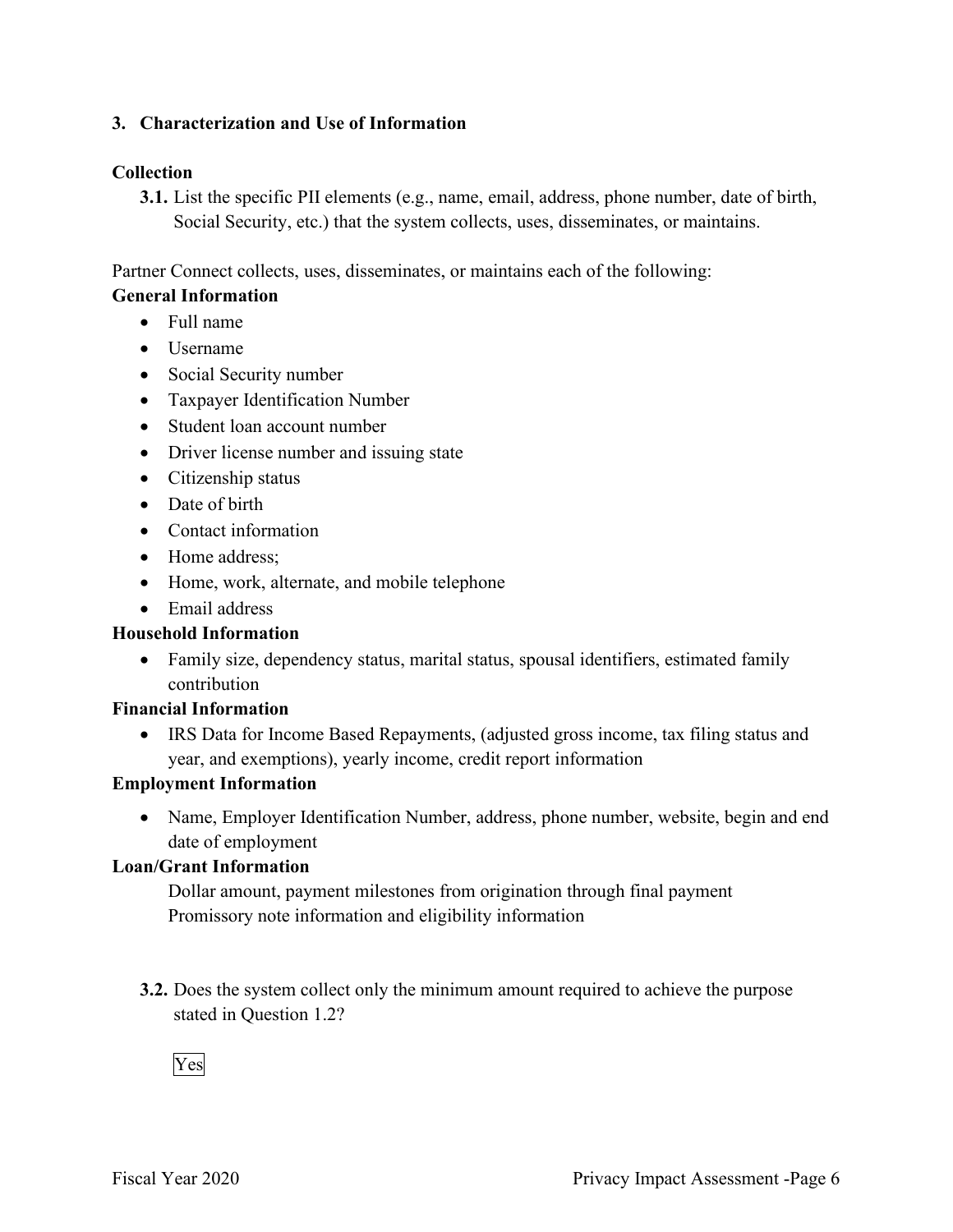Partner Connect collects the minimal PII needed by AIMS – first name, last name, date of birth, and last four digits of the SSN -- to create Partner Connect accounts and integrate with AIMS ID to enable a consistent authentication experience for users. This information is the minimum necessary to create the accounts and enable authentication.

 provide a consolidated view of the information that is available in the FSA systems Once accounts are established, users with appropriate permissions view detailed institutional information or comprehensive account information for FSA customers to facilitate the administration of student aid. The information is the minimum necessary to listed above.

**3.3.** What are the sources of PII collected (e.g., individual, school, another agency, commercial sources, etc.)?

 an account is located, Partner Connect creates an account to match the AIMS To enable accounts access and login to Partner Connect, individuals will provide their PII which will then be sent to AIMS to see if an account has been created. If account for that individual. If an account is not found, the user will receive either an email or be redirected to AIMS to obtain an account.

 Once Partner Connect establishes a service with FSA's existing AIMS application for identity authentication and access services, the authenticated users with the appropriate permissions will be able to conduct specific searches and view the specified data that is processed and maintained by FSA back-end systems responsible for various Title IV functions throughout FSA.

 responsible for various Title IV functions throughout FSA. These searches can result in the display of information regarding FSA customers (students, parents, borrowers) as well as Title IV institution specific information. This information is retrieved from the following FSA back-end systems using application programming interfaces (APIs):

- National Student Loan Data System (NSLDS)
- Common Origination and Disbursement (COD)
- Student Aid Internet Gateway (SAIG), Participant Management (PM) System
- **3.4.** How is the PII collected from the stated sources listed in Question 3.3 (e.g., paper form, web page, database, etc.)?

 individual or Title IV organizations when creating a Partner Connect account. The PII collected via Partner Connect at [fsapartners.ed.gov](https://fsapartners.ed.gov) is provided directly from the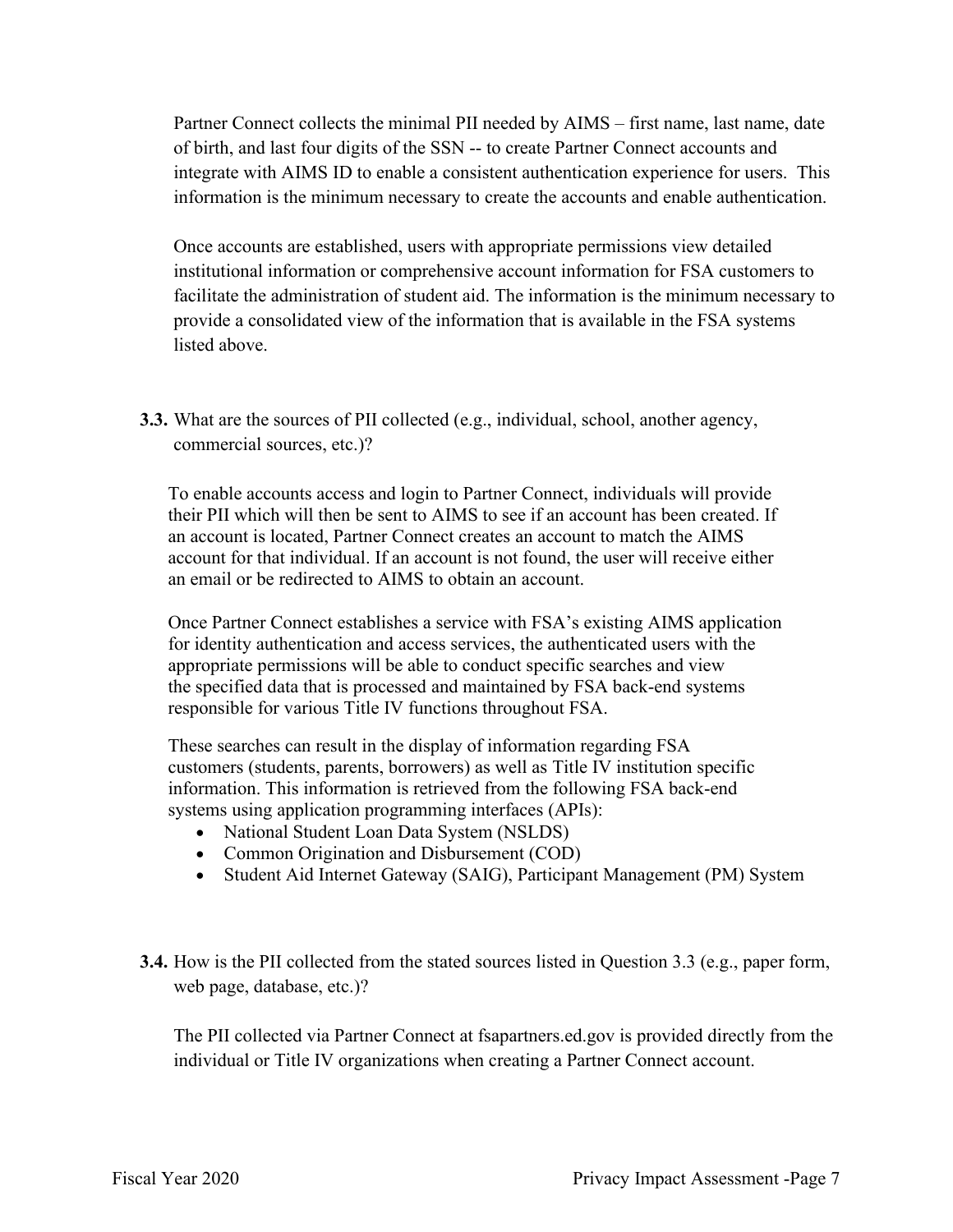Postsecondary institutions and FSA staff users with the ability to access and view is retrieved from the listed FSA back-end systems (see question 3.3) using APIs. account information for FSA customers (students, parents, or borrowers) retrieve these records using one of the established PII data elements identified in 3.1. This information

**3.5.** How is the PII validated or confirmed to ensure the integrity of the information collected?<sup>3</sup> Is there a frequency at which there are continuous checks to ensure the PII remains valid and accurate?

 maintained in those systems. Data is collected directly from individuals, who are responsible for self-validating the correctness of the information. All information submitted must match the AIMS ID information exactly in order to be authenticated within Partner Connect. All other validation of records is the responsibility of the back-end system. Please consult the PIAs for the back-end systems to understand the validation process for the information

#### **Use**

**3.6.** Describe how the PII is used to achieve the purpose stated in Question 1.2 above.

PII is used for identification verification and throughout the student aid lifecycle and for Title IV aid administration purposes.

 **3.7.** Is the system using PII for testing/researching new applications or information systems prior to deployment or for training employees?<br>No

**3.7.1.** If the above answer is **YES,** what controls are in place to minimize the risk and protect the data?

 Click here to enter text.  $\overline{\triangleright}$  N/A

### **Social Security Numbers**

*It is the Department's Policy that, in order to collect Social Security Numbers, the System Owner must state the collection is: 1) authorized by law, 2) necessary for an agency purpose, and 3) there is no reasonable alternative.* 

and communication with the individual whose information it is. <sup>3</sup> Examples include restricted form filling, account verification, editing and validating information as it's collected, and communication with the individual whose information it is.<br>Fiscal Year 2020 Privacy Impact Assessment -Page 8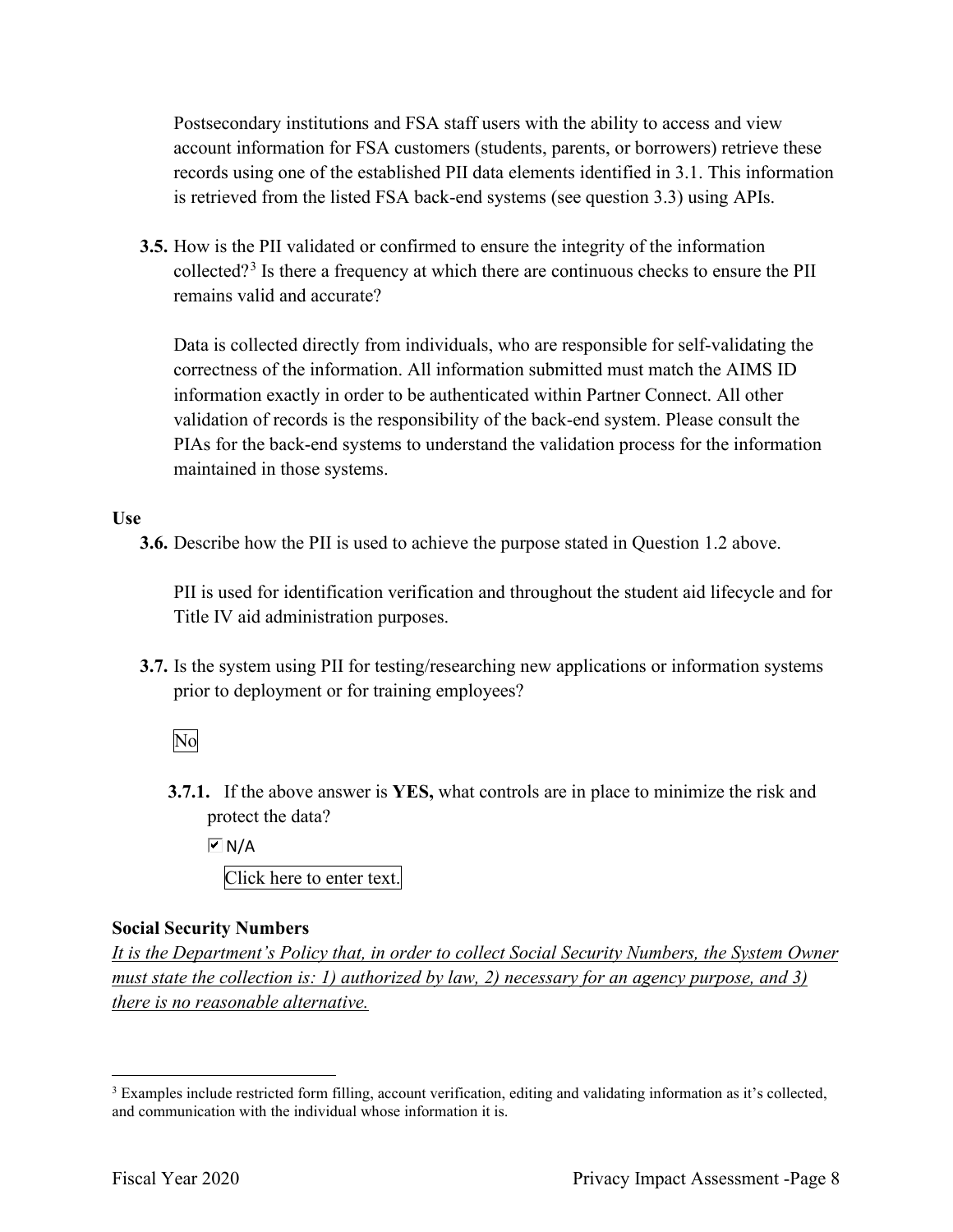**3.8.** Does the system collect Social Security Numbers? Note that if the system maintains Social Security Numbers but does not explicitly collect them, answer 3.8.1 to address the purpose for maintaining them.

Yes

**3.8.1.** If the above answer is **YES**, explain the purpose for its collection, and how the SSN will be used.

 $\Box$ N/A

 The SSN is the unique identifier for Title IV, HEA programs and is required by borrower eligibility, loan servicing, and loan status reporting requirements under program participants and their trading partners to satisfy borrower identification, law and regulations. The SSN is the required identifier for numerous business processes.

 **3.8.2.** Specify any alternatives considered in the collection of SSNs and why the alternatives were not selected.

 $\overline{M}$  N/A

 The SSN is the unique identifier for Title IV, HEA programs and is required by borrower eligibility, loan servicing, and loan status reporting requirements under parent or borrower is required and authorized by 31 U.S.C. 7701 and Executive program participants and their trading partners to satisfy borrower identification, law and regulations. The SSN is first collected on the FAFSA and is the required identifier for numerous FSA business processes. The collection of SSNs of student, Order 9397 (November 22, 1943), as amended by Executive Order 13478 (November 18, 2008). No alternatives currently exist for SSN collection.

### **4. Notice**

 its collection (e.g., direct notice, such as a Privacy Act Statement (if applicable) or public notice, such as a SORN, PIA,)? If notice is not provided, explain why not. **4.1.** How does the system provide individuals with notice about the collection of PII prior to

 Federal Student Aid (FAFSA) process at [studentaid.ed.gov.](https://studentaid.ed.gov) for FSA customers The information in each system that Partner Connect accesses is covered by a SORN, which provides notice to individuals. For FSA customers (students, parents, or borrowers), direct notice, prior to collection, is provided during the Free Application for (students, parents, or borrowers) A Privacy Act Statement is provided to users at the point of collection.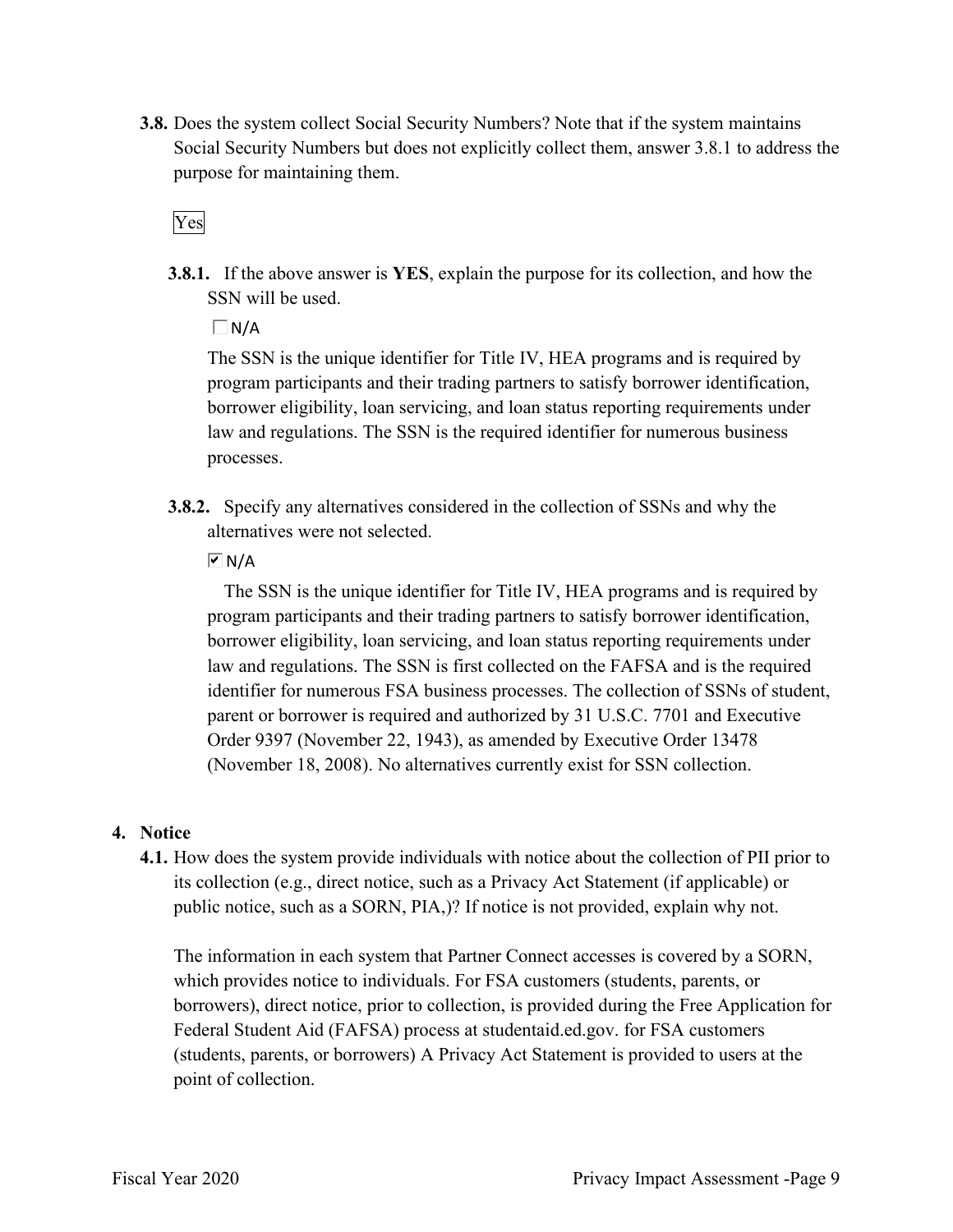**4.2.** Provide the text of the notice or the link to the webpage where the notice is posted if notice is provided other than by SORN or PIA.

 $\Box$ N/A

 Please refer to the following systems' PIAs to obtain the most current and accurate notice information:

- COD PIA SAIG PIA
- NSLDS PIA AIMS PIA
- **4.3.** What opportunities are available for individuals to consent to uses (including new uses of previously collected PII), decline to provide PII, or opt out of the project?

For external users, please refer to the PIAs listed in question 4.2 for what opportunities are available for users to consent to uses, decline to provide PII, or opt out.

 Internal users may decline to have an account created on their behalf. However, access to Partner Connect and various FSA applications requires an account.

 the practice, policy, or activities that affect the PII and privacy to ensure that individuals are aware of and can consent to, where feasible, these changes? **4.4.** Is the notice referenced in Question 4.1 reviewed and revised when there are changes in

Yes

#### **5. Information Sharing and Disclosures**

#### **Internal**

 **5.1.** Will PII be shared internally with other ED principal offices? If the answer is **NO**, please skip to Question 5.4.

No

**5.2.** What PII will be shared and with whom?

 $\overline{M}$  N/A

Click here to enter text.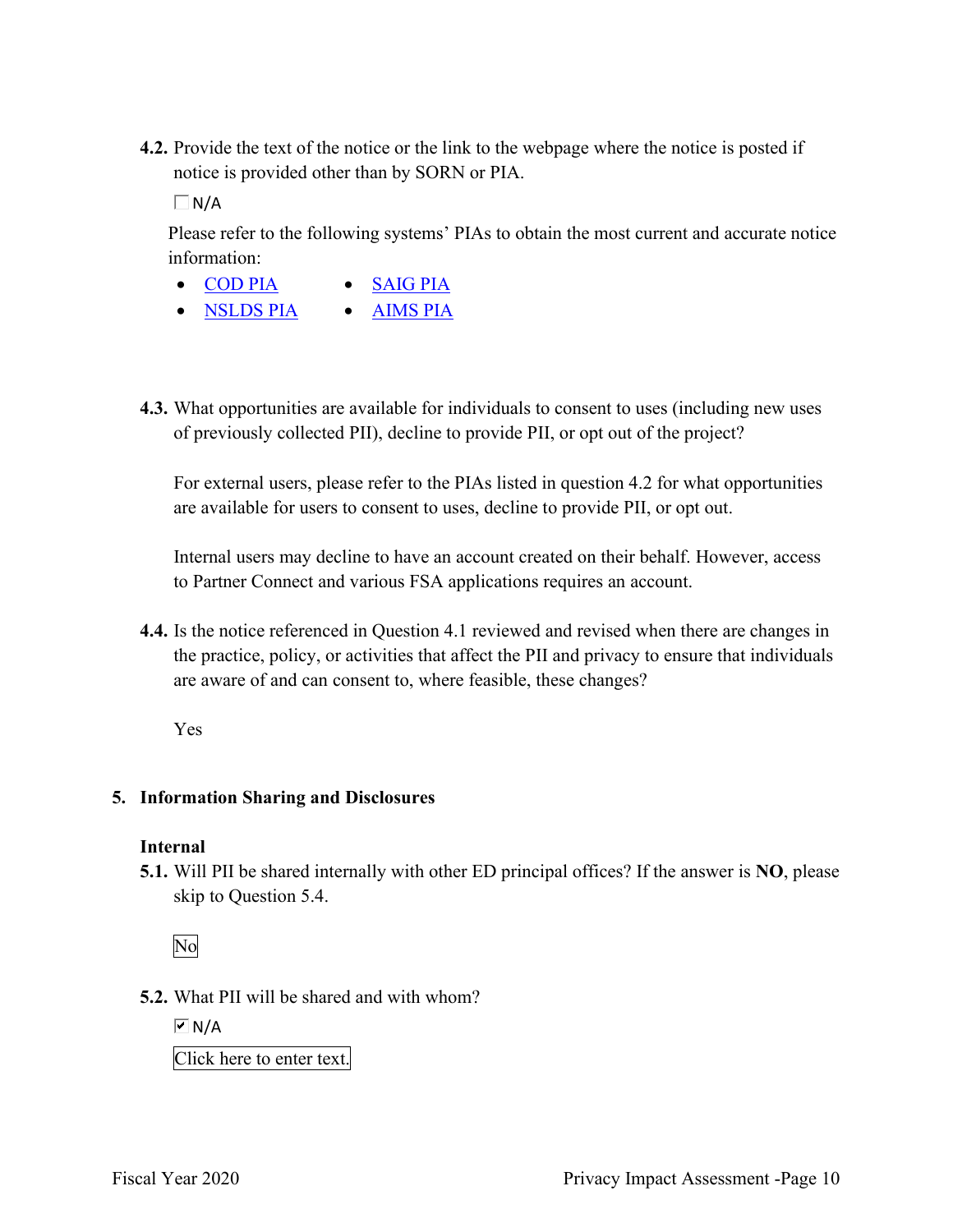organizations? **5.3.** What is the purpose for sharing the specified PII with the specified internal

 $\overline{M}$  N/A

Click here to enter text.

## **External**

**5.4.** Will the PII contained in the system be shared with external entities (e.g. another agency, school district, the public, etc.)? If the answer is **NO**, please skip to Question 6.1.

No

 data exchanges, etc. Authenticated users may view information available within Partner Connect but Partner Connect does not provide any of the data within the system to any external entities via email,

 **5.5.** What PII will be shared and with whom? List programmatic disclosures only.<sup>4</sup> **Note: If you are sharing Social Security Numbers externally, please specify to whom and for what purpose**.

 Click here to enter text.  $\boxed{\triangleright}$  N/A

**5.6.** What is the purpose for sharing the PII with the specified external entities?

 $\boxed{\mathbf{v}}$  N/A

Click here to enter text.

**5.7.** Is the sharing with the external entities authorized?

 $\overline{M}$  N/A

Click here to select.

**5.8.** Is the system able to provide and retain an account of any disclosures made and make it available upon request?

 $\overline{M}$  N/A

Click here to select.

<sup>&</sup>lt;sup>4</sup> If this information is covered by Privacy Act System of Records Notice (SORN) please list only relevant programmatic disclosures listed under the Routine Uses section.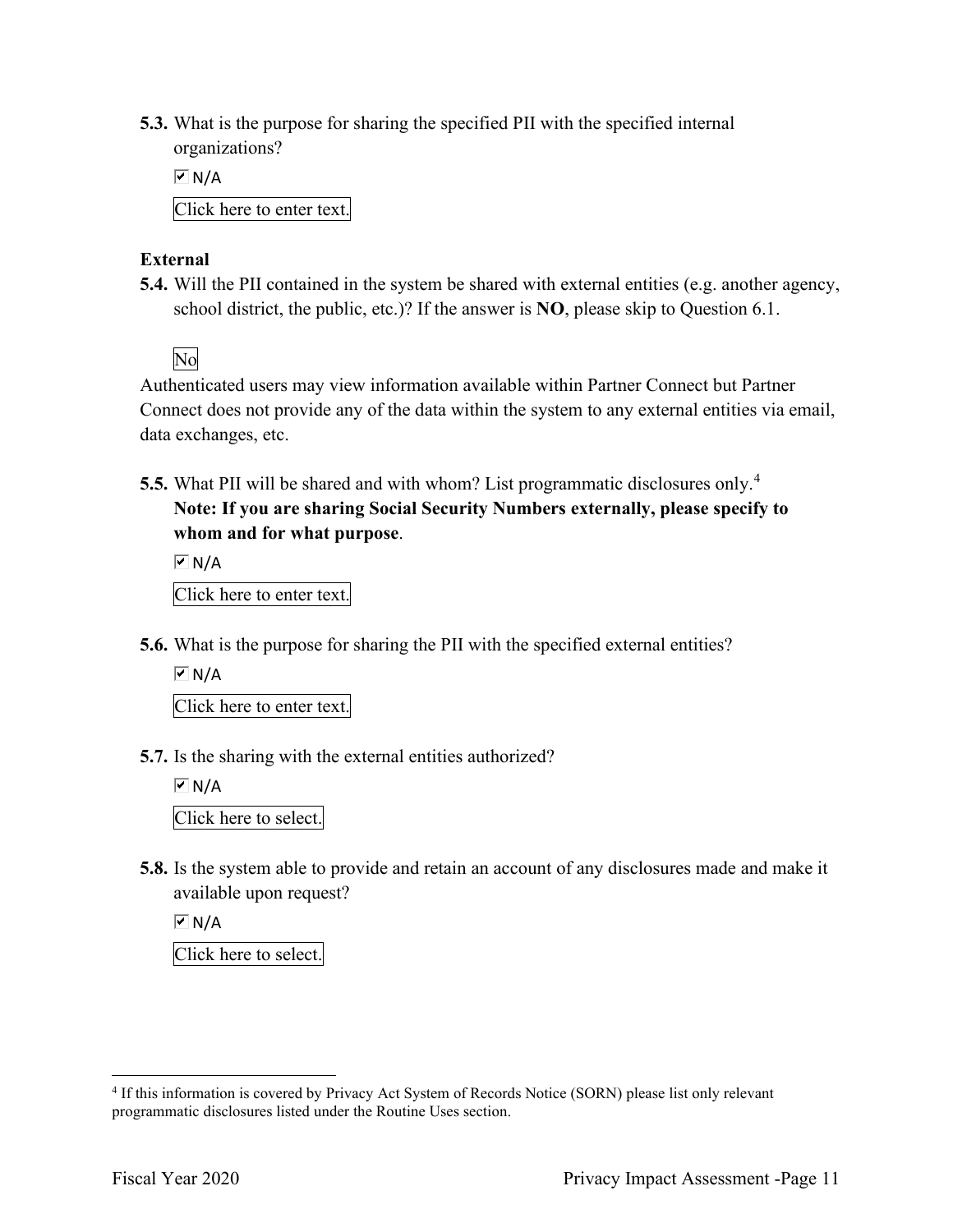**5.9.** How is the PII shared with the external entity (e.g. email, computer match, encrypted line, etc.)?

 Click here to enter text.  $\boxed{\triangleright}$  N/A

**5.10.** Is the sharing pursuant to a Computer Matching Agreement (CMA), Memorandum of Understanding (MOU), or other type of approved sharing agreement with another agency?

 Click here to select.  $\overline{M}$  N/A

**5.11.** Does the project place limitation on re-disclosure?

 $\overline{M}$  N/A

Click here to select.

### **6. Redress**

**6.1.** What are the procedures that allow individuals to access their own information?

All users have access to their account information through the Account Access management center built into FSA Partner Connect.

Borrowers may access their information as stated in the following systems' PIAs:

- COD PIA SAIG PIA
- NSLDS PIA AIMS PIA
- **6.2.** What procedures are in place to allow the subject individual to correct inaccurate or erroneous information?

 Please refer to the following systems' PIAs to obtain the most current and accurate redress information:

- COD PIA SAIG PIA
- NSLDS PIA AIMS PIA

 Internal users can modify and update demographic information in the Account Access management center built into Partner Connect.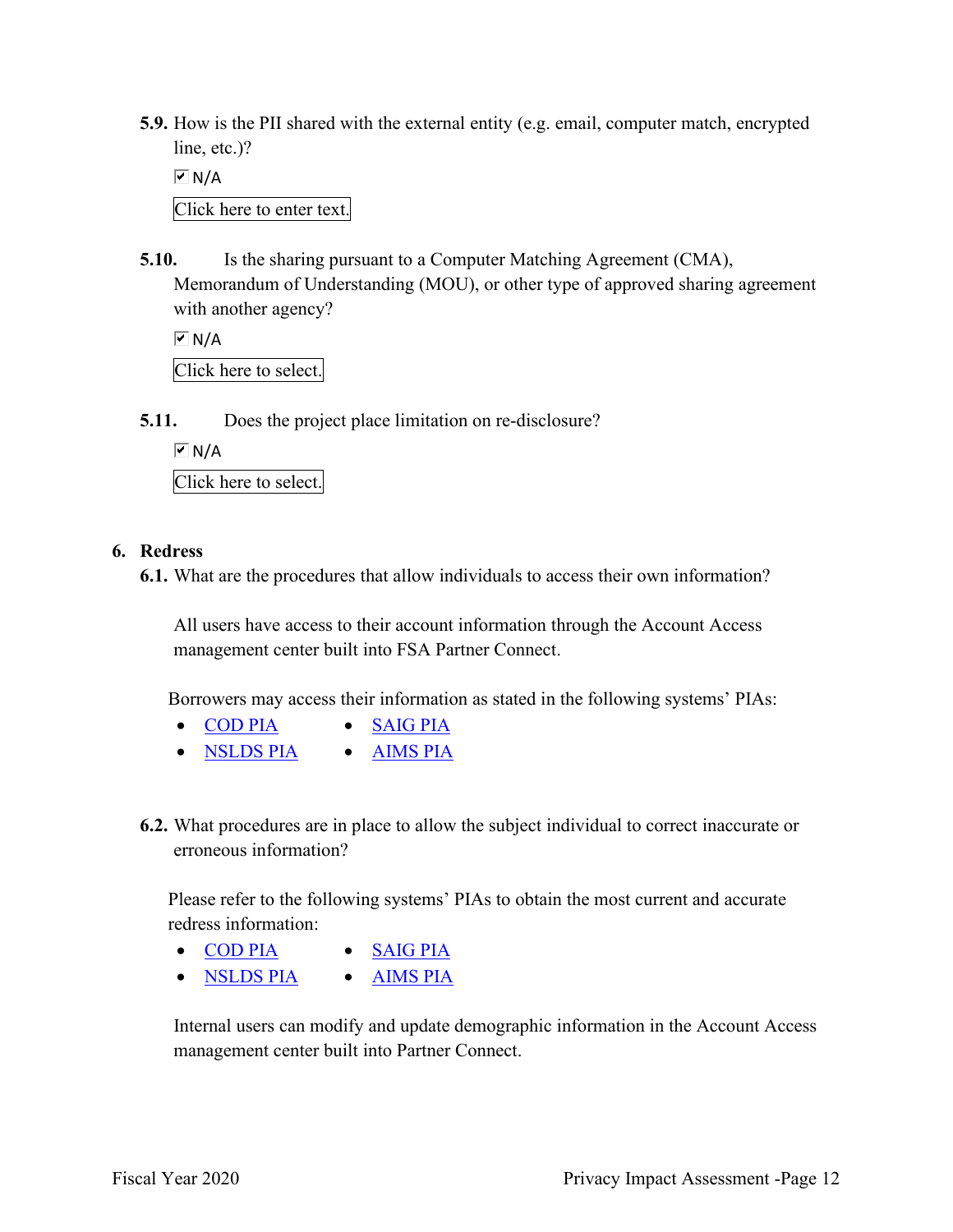**6.3.** How does the project notify individuals about the procedures for correcting their information?

 Please refer to the following systems' PIAs to obtain the most current and accurate notice information:

- COD PIA SAIG PIA
- NSLDS PIA AIMS PIA

 information as there is an area within the system that allows for modifications. The system does not notify internal users on the procedures for correcting their

## *7.* **Safeguards**

## *If you are unsure which safeguards will apply, please consult with your ISSO.*

 system and build privacy extensions to the extent feasible? **7.1.** Does the principal office work with their CSO/ISSO to build privacy & security into the



**7.2.** Is an Authority to Operate (ATO) required?



**7.3.** Under NIST FIPS Pub. 199, what is the security categorization of the system: **Low, Moderate, or High?** 

 $\Box N/A$ Moderate

**7.4.** What administrative, technical, and physical safeguards are in place to protect the information?

 currently undergoing ATO activities and an ATO is scheduled to be received on March In accordance with the Federal Information Security Management Act of 2002 (FISMA), as amended by the Federal Information Security Modernization Act of 2014, every FSA system must receive a signed Authorization to Operate (ATO) from a designated FSA official. The ATO process includes a rigorous assessment of security and privacy controls, a plan of actions and milestones to remediate any identified deficiencies, and a continuous monitoring program. The Partner Connect system is 26, 2021.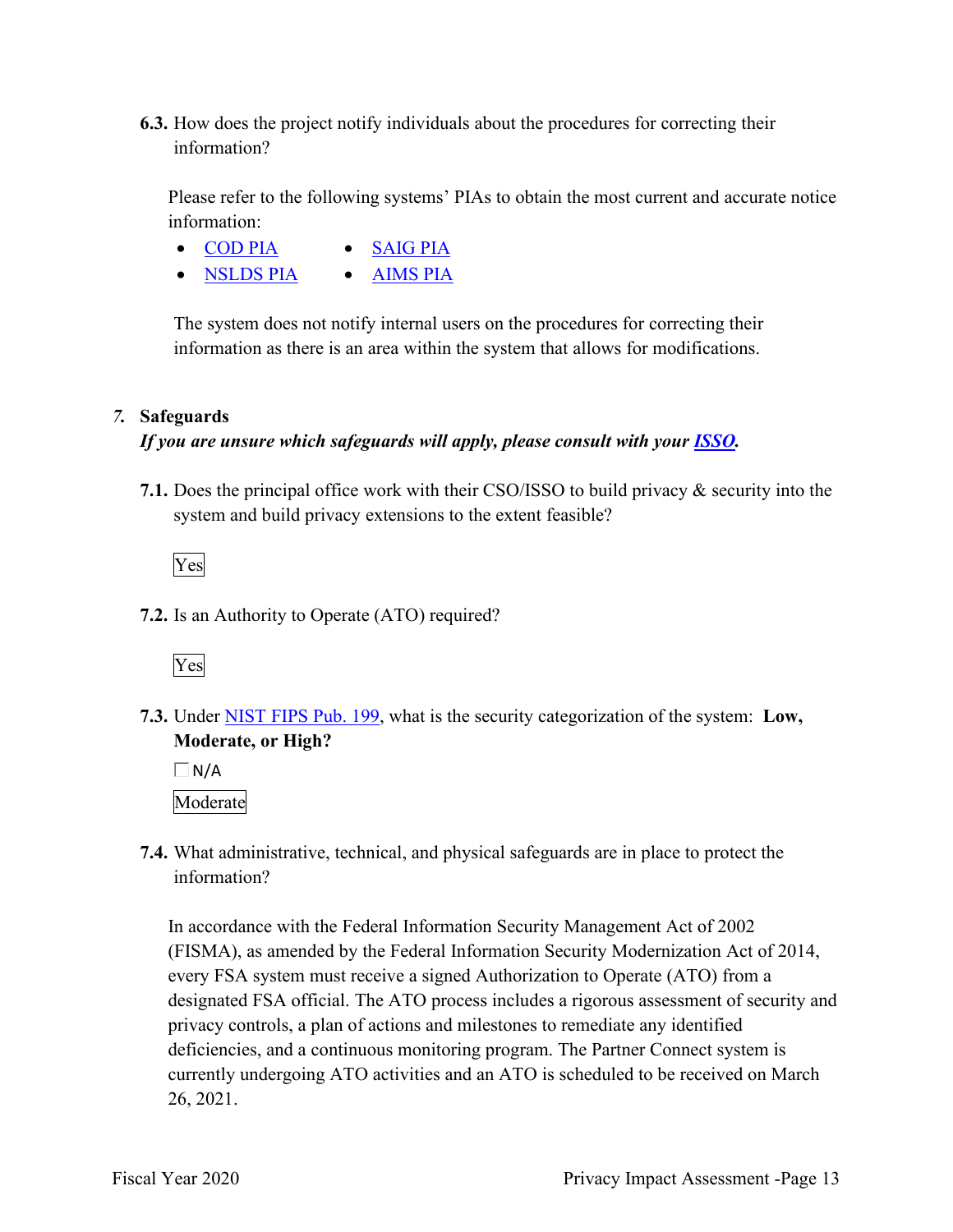The security and privacy controls that are implemented for the system comprise a combination of management, operational, and technical controls, and include the following control families: access control, awareness and training, audit and accountability, security assessment and authorization, configuration management, contingency planning, identification and authentication, incident response, maintenance, media protection, physical and environmental protection, planning, personnel security, privacy, risk assessment, system and services acquisition, system and communications protection, system and information integrity, and program management.

 enforce formal requests and approvals for access on a need-to-know and least-privilege Access to the Partner Connect system is available only to users who have been authenticated to the Department of Education network using their Department-issued PIV and/or PIV-I card. Access to all privileged roles is controlled through processes that basis.

 of the Rules of Behavior and are required to complete the annual Cybersecurity and Additional examples of specific controls include multifactor authentication, encryption of data at rest and in transit, firewalls, Intrusion Prevention and Intrusion Detections Systems (IPS/IDS), event monitoring systems, penetration testing, system audits, user recertification, and threat management. Finally, all privileged users are provided a copy Privacy Awareness training.

 **7.5.** Is the information in the system appropriately secured in accordance with the IT security requirements and procedures as required by Federal law and policy?

# Yes

**7.6.** Has a risk assessment been conducted where appropriate security controls to protect against that risk have been identified and implemented?

Yes

 ensure the security controls continue to work properly at safeguarding the PII. **7.7.** Please describe any monitoring, testing or evaluation conducted on a regular basis to

 Once this system becomes operational, the monitoring will begin to ensure the security and privacy controls work properly at safeguarding PII. Continuous monitoring,